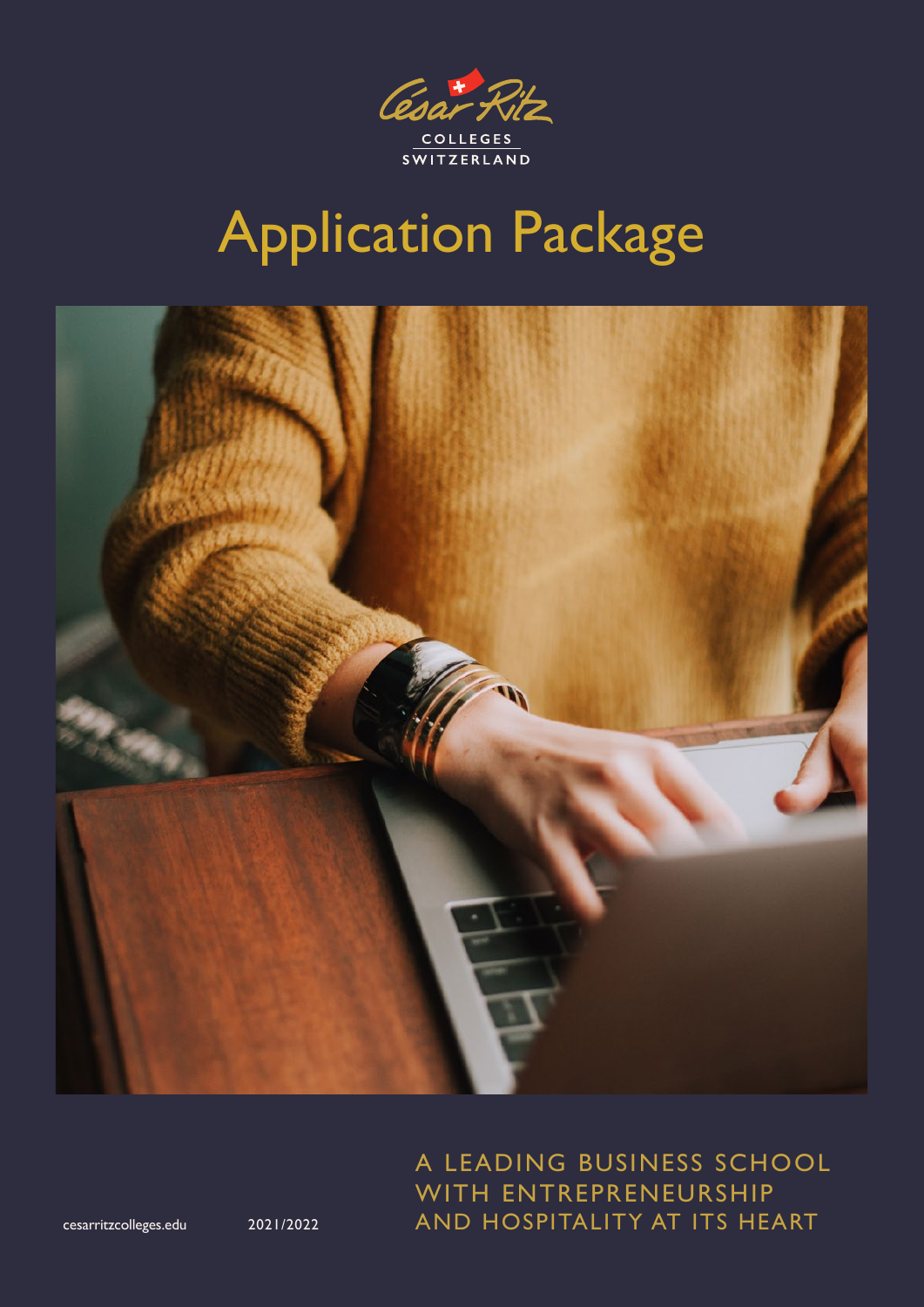## APPLICATION STEP-by-STEP

### 1. Submit your application

We highly recommend applying early. If you need a student visa, please be sure to allow at least 12 weeks between application and program start date.

Once you submit your application, you will receive a confirmation email that includes a link to *pay your application fee (CHF 75).*

### 2. Process your application

Our team will process your application and you will receive a provisional acceptance within one week.

To confirm your place on your program, you must pay your confirmation fee within 30 days of your provisional acceptance.

### 3. Prepare for your arrival

Once you have paid your confirmation fee, we will confirm your place on your program and provide you with the documents necessary to prepare you for arrival – confirmation letter, study attestation, visa support, and welcome handbook.

You will also be invited to join prearrival information sessions.

### 4. Join your program

Our team will meet you at the airport in either Geneva or Zurich and help you organize your transportation to our campus where you will be welcomed to the school.

Throughout the first week, you will participate in a number of information sessions and social events that will ensure that you are ready to start your exciting journey.





[Apply now](https://www.cesarritzcolleges.edu/en/apply-cesar-ritz-colleges/) [2]



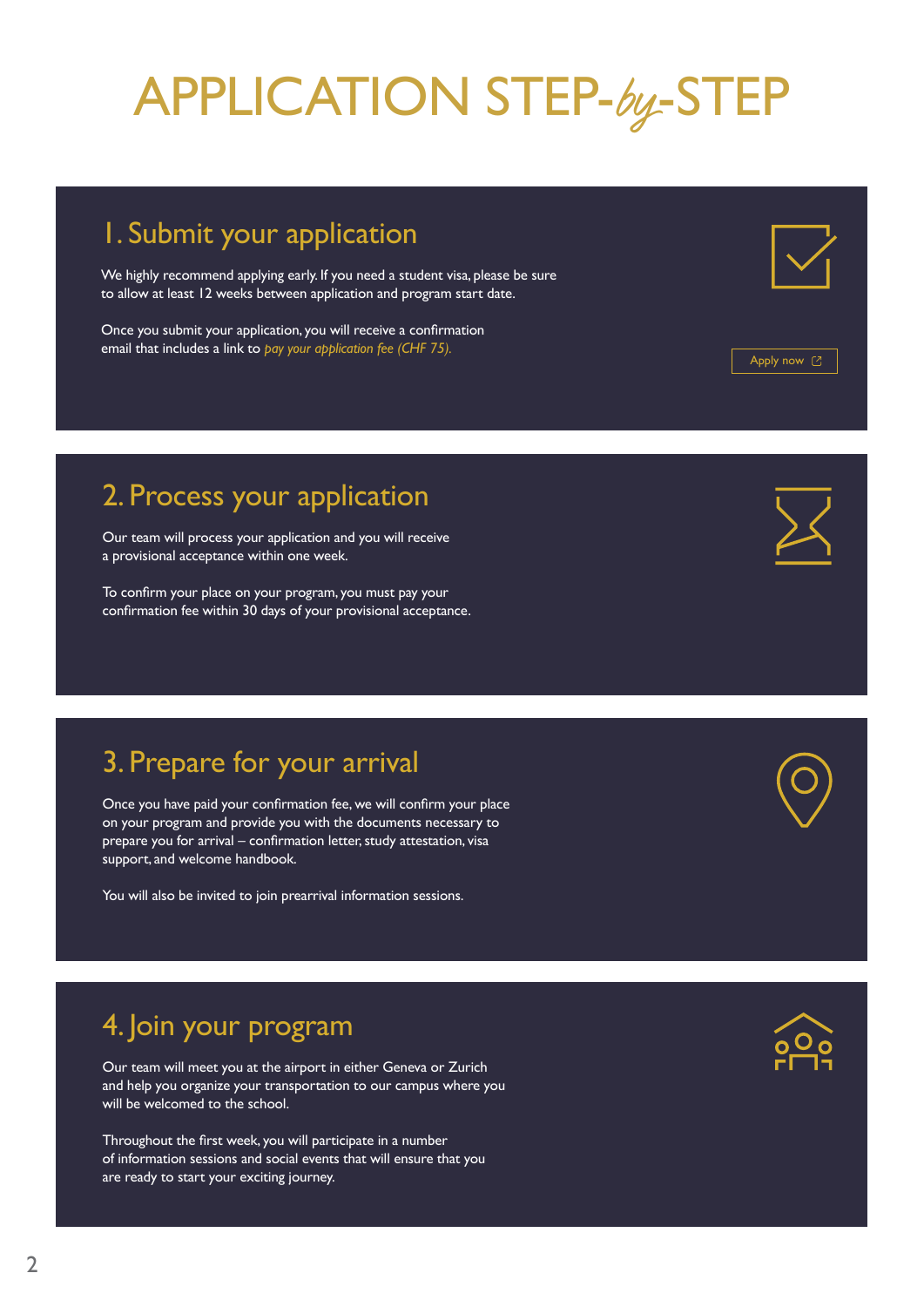## APPLICATION FORM

Complete the online application or alternatively, complete the application form\* and ensure that it is signed and dated before sending it with the required documents to the admissions office. As part of the application process, you are required to pay an application fee of CHF 75. You can pay using our online payment solution.

\*Please note that an additional fee of CHF 100 will be charged for all non-online portal applications.

Documents to be sent with the application form:

- High school certificate/transcripts
- University certificate/transcripts (if applicable)
- Proof of English proficiency (e.g. TOEFL, IELTS, etc.)
- Curriculum vitae (resume)
- Motivation letter
- Work reference letters (if available)
- Copy of passport
- Four passport-size photographs
- (3x4 cm required upon arrival in Switzerland)
- Statement of health (included in this document)

### Which program are you applying for?

| ◯ CRCS: Bachelor Program*                              | More info $[2]$            | English Language Programs<br>More info $[$<br>○ English Foundation Program:                                               |  |
|--------------------------------------------------------|----------------------------|---------------------------------------------------------------------------------------------------------------------------|--|
| $\circlearrowright$ CRCS: Master Program <sup>**</sup> | More info $[$ <sup>7</sup> | ○ 8 weeks<br>$\bigcirc$ 4 weeks<br>$\bigcirc$ 12 weeks<br>Fees<br>CHF 950 per week (including tuition, accommodation, and |  |
|                                                        |                            | meals)                                                                                                                    |  |

\*Bachelor Program: Available only for the January, July and October intakes.

\*\*Master Program: Available only for the April and October intakes.

Intakes 2022 Q Janurary Q April Q July Q October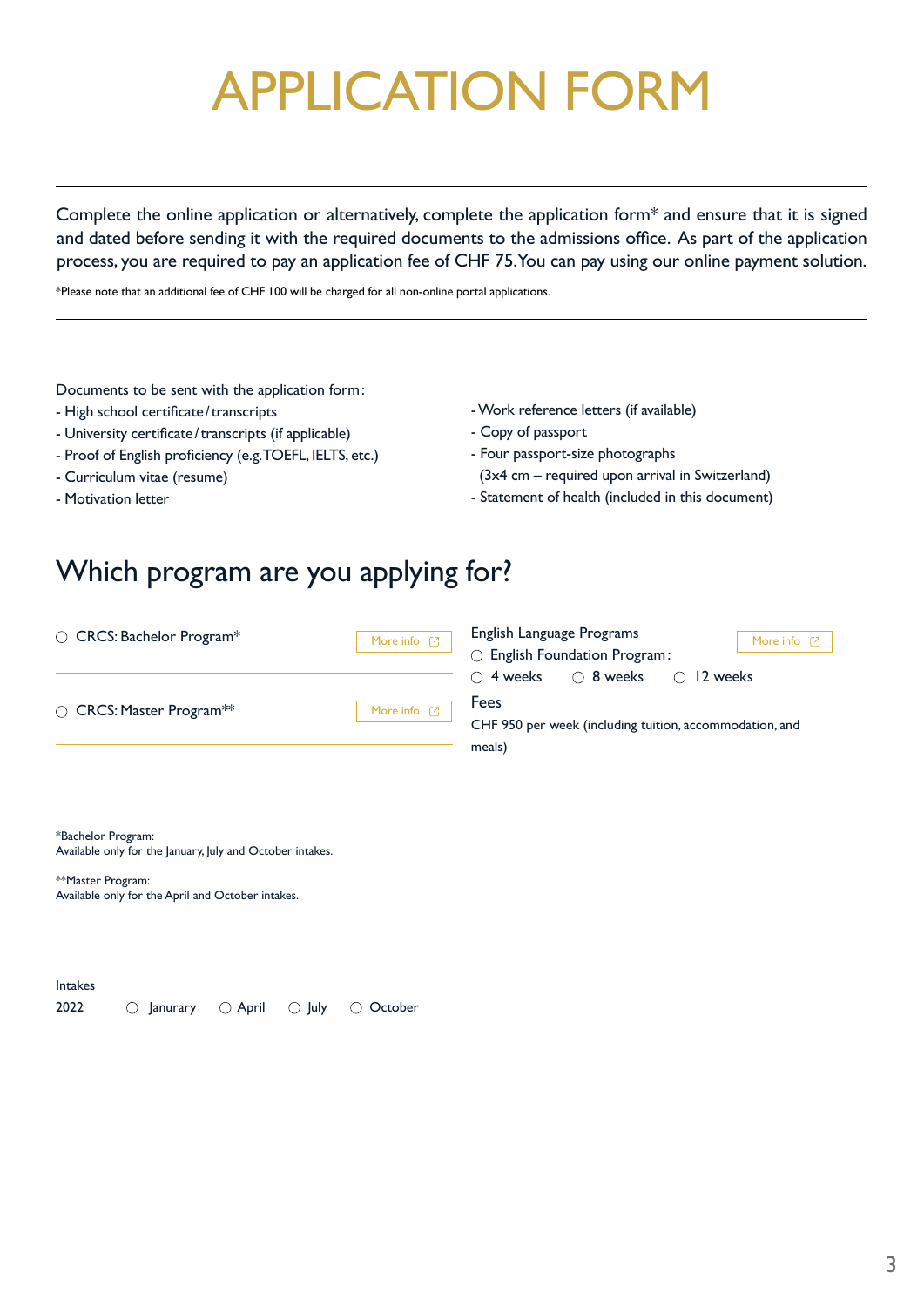#### **Education**

|                                                | $\bigcirc$ I am transferring from a partner university (specify)                                                  |         |          |                               |
|------------------------------------------------|-------------------------------------------------------------------------------------------------------------------|---------|----------|-------------------------------|
|                                                | Schools attended (including culinary schools or universities if applicable)                                       |         |          |                               |
| Name                                           | Location                                                                                                          | From/To |          | <b>Qualification Obtained</b> |
| Language Knowledge<br><b>TOEFL/IELTS</b> score | (Fluent/Good/Basic)                                                                                               | Spoken  | Written  | Reading                       |
| Mother tongue<br>Others                        |                                                                                                                   |         |          |                               |
| Language selection<br>$\bigcirc$ French        | $\bigcirc$ German                                                                                                 |         |          |                               |
| Employer                                       | Previous professional experience (Please attach copies of work reference letters-previous three only)<br>Location | From/To | Position |                               |
|                                                |                                                                                                                   |         |          |                               |
|                                                |                                                                                                                   |         |          |                               |

Single, double, deluxe, and superior deluxe rooms are subject to availability (at an additional cost). If no preference is made, students will be informed of the room allocation upon arrival. Preference for room allocation is made for applicants on a first paid, first served basis. Accommodation may be allocated in different facilities, subject to availability.

[Additional costs](https://cms.cesarritzcolleges.edu/sites/default/files/2021-07/CRCS_Fees_Jun292021.pdf?_ga=2.36367392.1489446282.1625651701-1908295457.1619081836)  $\overline{\mathbb{C}}$ 

#### **Transfer**

 $\bigcirc$  Optional bus transfer from Geneva Airport to the Bouveret campus (CHF 230 one way)

 $\bigcirc$  I will arrange my own transportation

Comments ..

Students going to the Brig Campus will be met at the airport and directed to the campus by train.

Cancelation insurance

 $\bigcirc$  I do not wish to take the cancelation insurance (CHF 290 per term).

#### **VISA**

l,

Should you require an entry visa to Switzerland, indicate the Swiss Embassy or Consulate closest to your city/town of residence.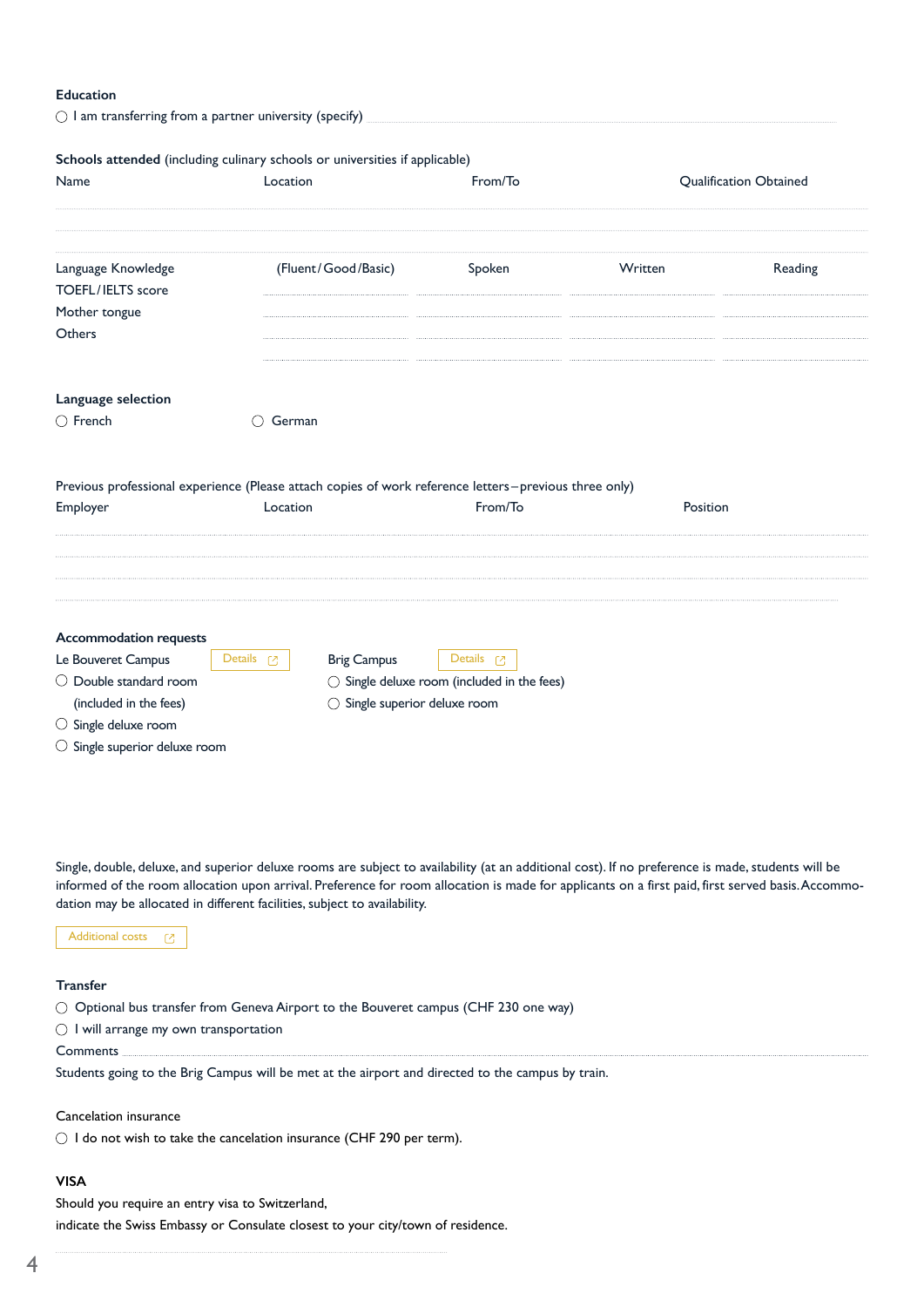#### **Please complete in capital letters**

Student

| Gender $\bigcirc$ M $\bigcirc$ F         |                               |
|------------------------------------------|-------------------------------|
| $f$ amily name(s) $\frac{1}{\sqrt{2}}$   | First name(s)                 |
|                                          | City of birth                 |
| Country of birth <b>Country of birth</b> | Marital status<br>Nationality |
| House no./street                         | Postcode<br>Town              |
| Country                                  | Email                         |
| Mobile phone                             | Telephone                     |

 $\bigcirc$  I am not sponsored by my parents/guardian or by any other party, and will fully finance my studies by myself.

Parents, guardian or sponsor (if applicable):

|                                                         | Mother's first name(s)                                                                                                                                                                                                                                                                           |
|---------------------------------------------------------|--------------------------------------------------------------------------------------------------------------------------------------------------------------------------------------------------------------------------------------------------------------------------------------------------|
| Guardian or sponsor (family name and first name) Mr/Mrs |                                                                                                                                                                                                                                                                                                  |
|                                                         | House no./street                                                                                                                                                                                                                                                                                 |
| Postcode                                                | Town/country <b>common contracts</b> and <b>contracts</b> and <b>contracts</b> and <b>contracts</b> and <b>contracts</b> and <b>contracts</b> and <b>contracts</b> and <b>contracts</b> and <b>contracts</b> and <b>contracts</b> and <b>contracts</b> and <b>contracts</b> and <b>contracts</b> |
| Telephone                                               | E-mail                                                                                                                                                                                                                                                                                           |

I am committed and capable of paying for Mr./Ms. **Sharehouse and capable of paying for Mr./Ms.**  $\cdot$ 's studies at César Ritz Colleges Switzerland and all relevant expenses. I understand that the fees and other financial conditions are modified annually and accept any revisions that may be made.

I understand that the legal relationship between the school and the student is governed by Swiss substantive law, to the exclusion of conflict of law provisions thereof.

I agree that the laws of the campus location will govern any dispute between the school and the student.

 $\ddot{\phantom{a}}$ 

 **Signature of parent, guardian or sponsor/date: (if applicant is a minor or sponsored)**

### How did you hear about us?

| Are you working with an education counselor to support your application to CRCS?              | ่) Yes ∴ ∩ No |
|-----------------------------------------------------------------------------------------------|---------------|
| Name of the representative/company                                                            |               |
| If company, name of contact (if known)                                                        |               |
| Location of the representative <b>contary</b>                                                 |               |
| If applicable, tell us who told you about César Ritz Colleges Switzerland (student or alumni) |               |
| ○ Name of current student                                                                     |               |
| $\circlearrowright$ Name and graduation year of alumni.                                       |               |
|                                                                                               |               |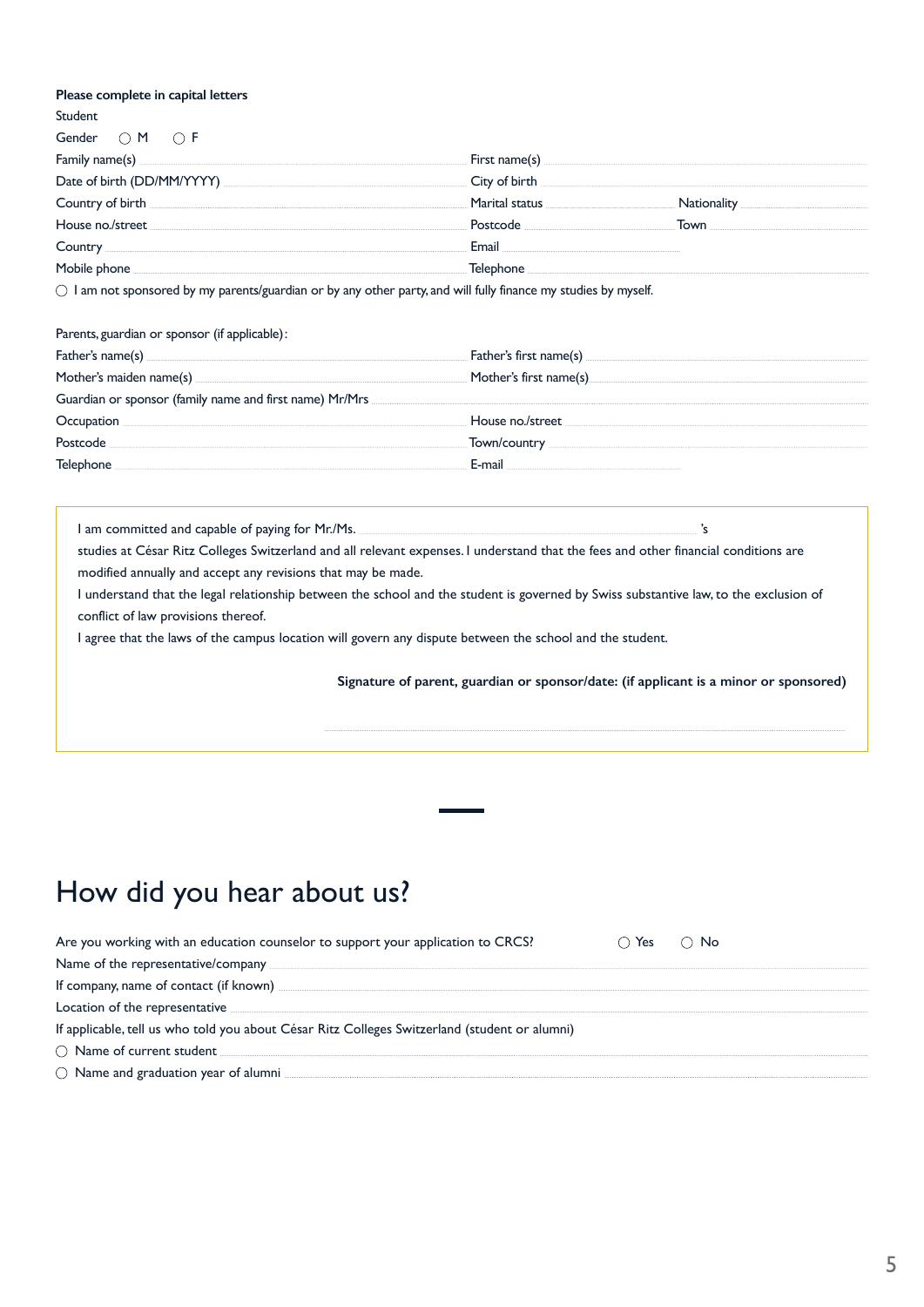## STATEMENT of HEALTH

The following questions concerning your state of health must be answered completely and truthfully. Information concerning your health will be kept confidential. The school will not disclose this information to any third parties without your prior consent.

| Applicant's personal information                                                                                                                                                                                                     |                  |                                                     |
|--------------------------------------------------------------------------------------------------------------------------------------------------------------------------------------------------------------------------------------|------------------|-----------------------------------------------------|
| Male<br>( )                                                                                                                                                                                                                          | Female           |                                                     |
|                                                                                                                                                                                                                                      |                  |                                                     |
| Applicant's health information                                                                                                                                                                                                       |                  |                                                     |
| <b>Example 12 Weight</b> Example 2014                                                                                                                                                                                                |                  |                                                     |
| Have you ever suffered or do you suffer from (please tick box accordingly):                                                                                                                                                          | Yes              | No                                                  |
| Hepatitis B/C <b>Andreas Andreas Andreas Andreas Andreas Andreas Andreas Andreas Andreas Andreas Andreas Andreas A</b>                                                                                                               |                  |                                                     |
| Diabetes <b>contract the contract of the contract of the contract of the contract of the contract of the contract of the contract of the contract of the contract of the contract of the contract of the contract of the contrac</b> |                  |                                                     |
| <b>Tuberculosis</b>                                                                                                                                                                                                                  | $($ )            | (                                                   |
| Measles                                                                                                                                                                                                                              | ( )              |                                                     |
| Heart problems/conditions experience and the condition of the condition of the conditions of the conditions of the conditions of the conditions of the conditions of the conditions of the conditions of the conditions of the       | $\bigcirc$       |                                                     |
| Any neurological conditions (epilepsy, etc.) example and any state of the state of the state of the state of the state of the state of the state of the state of the state of the state of the state of the state of the state       | ( )              |                                                     |
| Any mental conditions (psychological/psychiatric – depression, bipolar disorder, eating disorders)                                                                                                                                   | $\left( \right)$ |                                                     |
| Any substance dependency (alcohol, drugs, medicine, etc.) <b>Any substance of the control of the control of the control of the control of the control of the control of the control of the control of the control of the control</b> | ( )              |                                                     |
| Any learning difficulties (dyslexia, dyscalculia, ADHD, ADD, etc.) [1989] Any learning difficulties (dyslexia, dyscalculia, ADHD, ADD, etc.)                                                                                         | ∩                |                                                     |
| Accident/disorder that may limit or hinder your ability to perform effectively in this demanding environment                                                                                                                         | ( )              | $\left( \quad \right)$                              |
| Allergy to medicine or any other products                                                                                                                                                                                            | $($ )            | (                                                   |
| Are you at present under treatment by a doctor, chiropractor, therapist or any other medical specialist?                                                                                                                             | ∩                | $\left( \begin{array}{c} \cdot \end{array} \right)$ |
| If yes, specify <b>the contract of the contract of the contract of the contract of the contract of the contract of the contract of the contract of the contract of the contract of the contract of the contract of the contract </b> |                  |                                                     |

| Illness, disability, medication, allergy, etc. | Treatment date | Treatment<br>terminated | Name and address of doctor or hospital |
|------------------------------------------------|----------------|-------------------------|----------------------------------------|
|                                                |                |                         |                                        |
|                                                |                |                         |                                        |
|                                                |                |                         |                                        |

#### Comments/ known conditions/limitations

In keeping with the Swiss Education Group policies regarding proactive health care, the Student Counselor, in consultation with the student, parents, guardian or sponsor, may request, that a student undergo a medical check-up or mental health assessment at any time during her/his studies with agreed healthcare professionals.

 $\overline{a}$ 

 $\ddot{\phantom{0}}$ 

The management reserves the right to withdraw a student from school if it is believed the internal health care support services are unable to meet the student's needs, or if the student does not follow external medical advice and/or guidance.

#### **Declaration**

I declare that the information I have given is true and correct. I certify that my general state of health, as well as both my physical and mental conditions, are excellent and that I am not affected by any physical limitation, condition, infirmity or contagious disease. I can comply with the strict physical and psychological requirements of training as a professional in the hotel and tourism industry without risk or limitation, except as detailed above. Signature of applicant/date: Signature of parent, guardian or sponsor/date: (if applicant is a minor or sponsored)

Į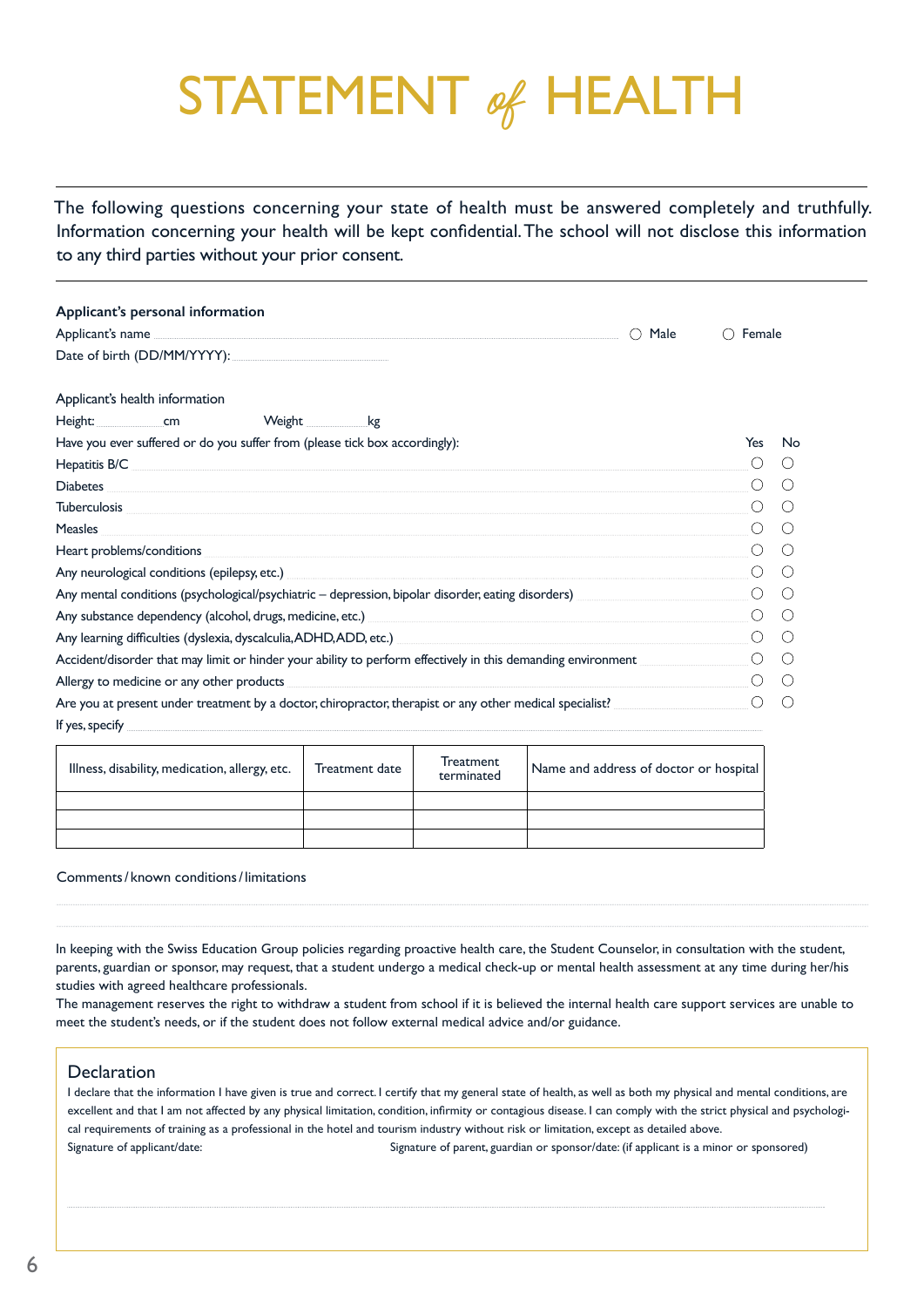## **ONDITIONS**

#### **Fees**

Fees are reviewed every year and are subject to change at any time.

#### **Currency**

Prices are quoted in Swiss francs and payment can only be made in this currency. Bank charges are not covered by the school.

#### **Online Payment**

We provide a simplified online payment solution for our international students in partnership with Flywire.

#### **Payments**

Payments can be made by bank transfer payable in Swiss francs to:

**Bank name:** UBS, Sebastiansplatz 4, 3900 Brig

**Account:** 689602.02T

**IBAN No. :** CH76 0026 32 63 6896 0202 T

**BIC/SWIFT:** UBSWCHZH80A

**Beneficiary :** U.C. César Ritz Colleges AG

### Terms & Conditions

#### **1. Application Fee**

a. As part of the application process, you are required to pay an application fee of CHF 75. You can pay using our online payment solution. b. The application fee is non-refundable.

#### **2. Confirmation Fee**

a. If you would like to proceed with your enrolment, you must pay a confirmation fee of CHF 3'000 within 30 days of receiving your acceptance letter.

- b. The confirmation fee ensures a place is reserved on your selected program.
- c. The confirmation fee is deducted from your total school fees.
- d. The confirmation fee is refundable only in case of visa rejection.

#### **3. School Fees**

a. You must pay full school fees at least six weeks before the beginning of the intake (unless a payment plan contract has been agreed upon).

- b. Requested accommodation type is confirmed after you have paid full school fees.
- c. Students with an overdue open balance cannot join their program until they settle the balance.
- d. Students with an overdue open balance will not receive transcripts, grades, or their diplomas.

e. We reserve the right to charge a late payment administration fee of CHF 250, and to suspend a student with an overdue open balance or with non-respected payment plan instalments from his or her studies until payment issues have been resolved.

#### **4. Payment of several terms in advance**

a. If you pay more than one term in advance and cancel before or during the first term, the cancelation conditions apply. However, the full fees paid for future terms will be refunded minus an administrative charge of CHF 250.

#### **5. Sharing of information and payment conditions**

a. If you are not the person paying your school fees, you commit to informing the person in charge of doing so (parents, sponsors, agents, loan agencies, etc.) of the cancelation and payment conditions mentioned in this document.

b. You are also responsible for transmitting all payment/school fee-related correspondence to the person in charge of your payments.

c. SEG cannot be held responsible if you do not respect the above-mentioned.

d. The school reserves the right to disclose progress reports to the guardian, sponsor, or appointed representative when considered beneficial to the student's progress.

#### **6. Deferral**

a. If a student chooses to defer their commencement date before the beginning of the term, full school fees paid will be transferred to the next intake. However, the student will have to pay the published school fees for the chosen intake.

b. If, after deferring your studies, you decide to cancel, the full school fees paid will be kept as a lump sum indemnity.

c. Students are allowed to defer their enrolment to the next available intake and may do so only on two occasions.

After two deferrals, we will cancel a student's application.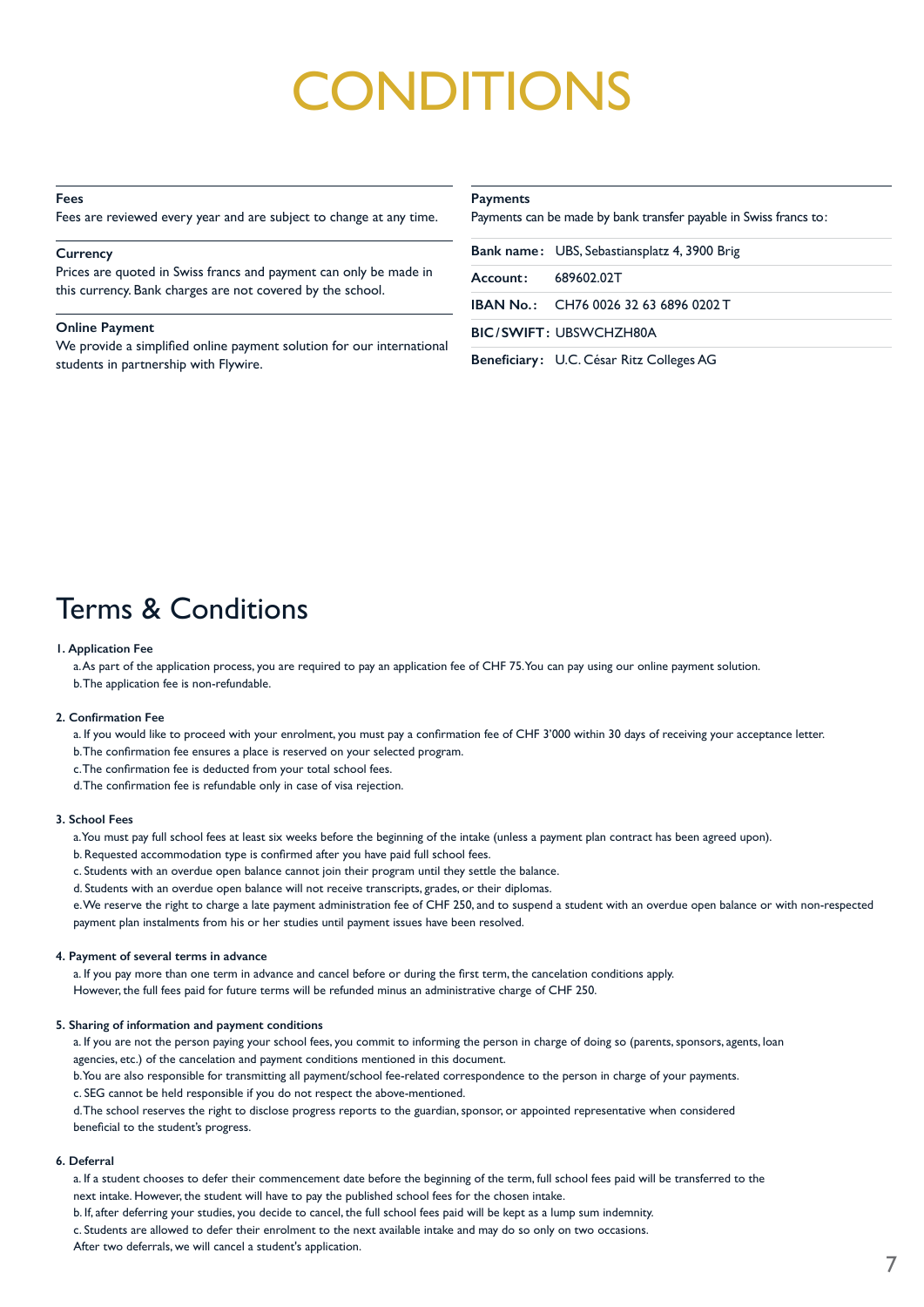#### **7. Cancelation**

a. Before the beginning of the term:

I. If you cancel eight weeks or more before the beginning of the intake, you are entitled to a full refund of the school fees minus the confirmation fee, which will be kept as a lump sum indemnity according to article 160 of the Swiss Code of Obligations. II. If you cancel four to eight weeks before the beginning of the intake, you are entitled to a refund of 50% of the amount paid minus the confirmation fee. The remaining fees are kept as a lump sum indemnity.

III. If you cancel four weeks or less before the beginning of the intake, the full school fees paid will be kept as a lump sum indemnity. IV. The following exceptions apply (see point 6.c.).

b. During the term:

I. If you cancel during the term, the full fees paid for that particular term will be kept as a lump sum indemnity.

II. The following exceptions apply (see point 6.c.).

c. Exceptions

I. If you cancel before the beginning of the term due to visa refusal (proof is required), the full school fees paid will be refunded minus an administrative charge of CHF 250.

II. If you cancel during the term for medical reasons and you have taken cancelation insurance, you are entitled to a maximum refund of CHF 9'000 per term (proof is required).

III. If you cancel during the term for valid, exceptional reasons (approved by SEG management) and want to return at a later intake, the fees paid, which have not been "consumed," will be transferred to the next term minus an administrative charge of CHF 250. This case will be treated as a deferral (see point 5).

#### **8. Expulsion**

a. We reserve the right to expel any student for constant violation of rules and regulations, drug use, or vandalism.

- b. There is no refund of fees in case of expulsion. The full fees paid are kept as a lump sum indemnity.
- c. Expelled students are not allowed to pursue their studies within any SEG school.

#### **9. Cancelation policies for bridge courses, Summer Sessions, English Foundation Program, retakes, and Independent Studies**

a. If you cancel one week or less before the beginning of the course, you are not entitled to any refund.

b. If you cancel more than one week before the beginning of the course, the full fees paid will be refunded minus CHF 250 administrative charge.

#### **10. Activities**

Students undertake extracurricular activities outside of planned school activities at their own risk, and the school cannot be held responsible.

#### **11.Applicable Law**

The legal relationship between the school and the student are governed by Swiss substantive law, to the exclusion of conflict of law provisions thereof.

#### **12.Jurisdiction**

Any dispute between CRCS and the student will be subject to the exclusive jurisdiction of the courts of Lausanne, Switzerland.

#### **13.Other Points**

The school also reserves the right to alter dates, fees, location, curriculum, or class hours without prior notice. We can provide a complete set of school rules and regulations upon request. Furthermore, César Ritz Colleges Switzerland reserves the right to use all images, videos, and testimonials produced by the student (individually or within a group) or by César Ritz Colleges Switzerland for marketing and promotion, on-and-offline on a global scale. The agreement is irrevocable, worldwide, and perpetual and is binding upon the student's heirs and assigns.

#### **14. Advance Learning Program**

Upon arrival on campus, all students will be required to complete a short screening assessment for English language skills. Students who do not meet the minimum level for their academic program will be required to participate in the Advance Learning Program at the campus. The Advance Learning Program runs in parallel to regular studies. Students who are required to participate in the Advance Learning Program will be assessed an additional CHF 390 in addition to any other fees required for the student's attendance at the school.

#### **Declaration**

J

I declare that the information I have given is true and correct, and that I have read and agree with the conditions and accept the rules and regulations of César Ritz Colleges Switzerland that are available upon request. **Signature of applicant/date: Signature of parent, guardian or sponsor/date: (if applicant is a minor or sponsored)**

Should you be sponsored by parents/ guardian or an external party, the sponsor may be contacted any time directly by the school for any financial matter.

César Ritz Colleges Switzerland reserves the right to modify any information contained within this document at any given time, without prior notice. César Ritz Colleges Switzerland also reserves the right to alter dates, fees, curriculum or class hours without prior notice. The latest version of the terms and conditions, available on our website apply, and supersede all previous versions.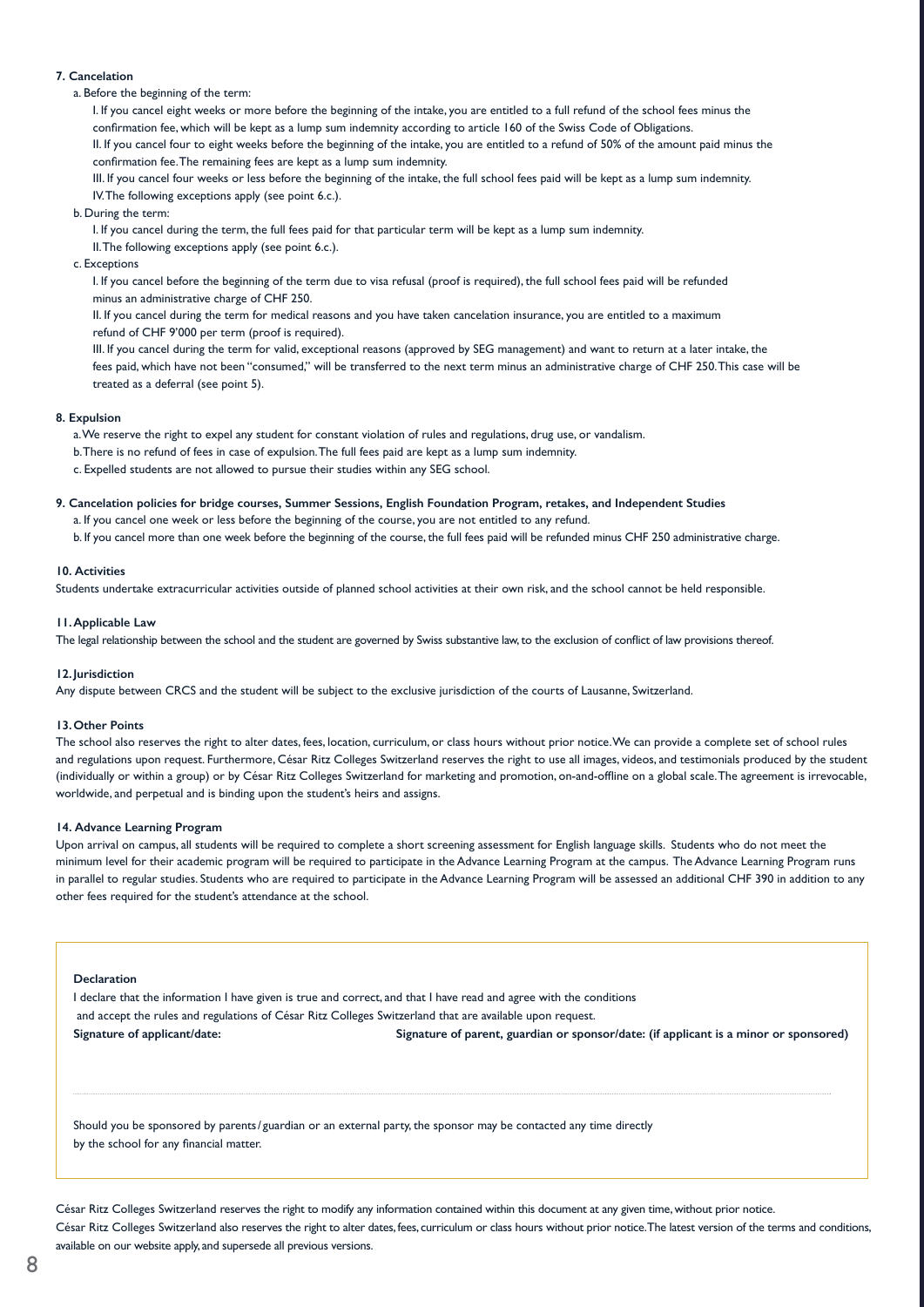



CONTACT DETAILS contact@cesarritzcolleges.edu www.cesarritzcolleges.edu

LE BOUVERET Route Cantonale 51 CH-1897 Le Bouveret Switzerland T +41 24 482 82 82

BRIG Englisch Gruss-Strasse 43 CH-3902 Brig Switzerland T +41 27 922 04 04

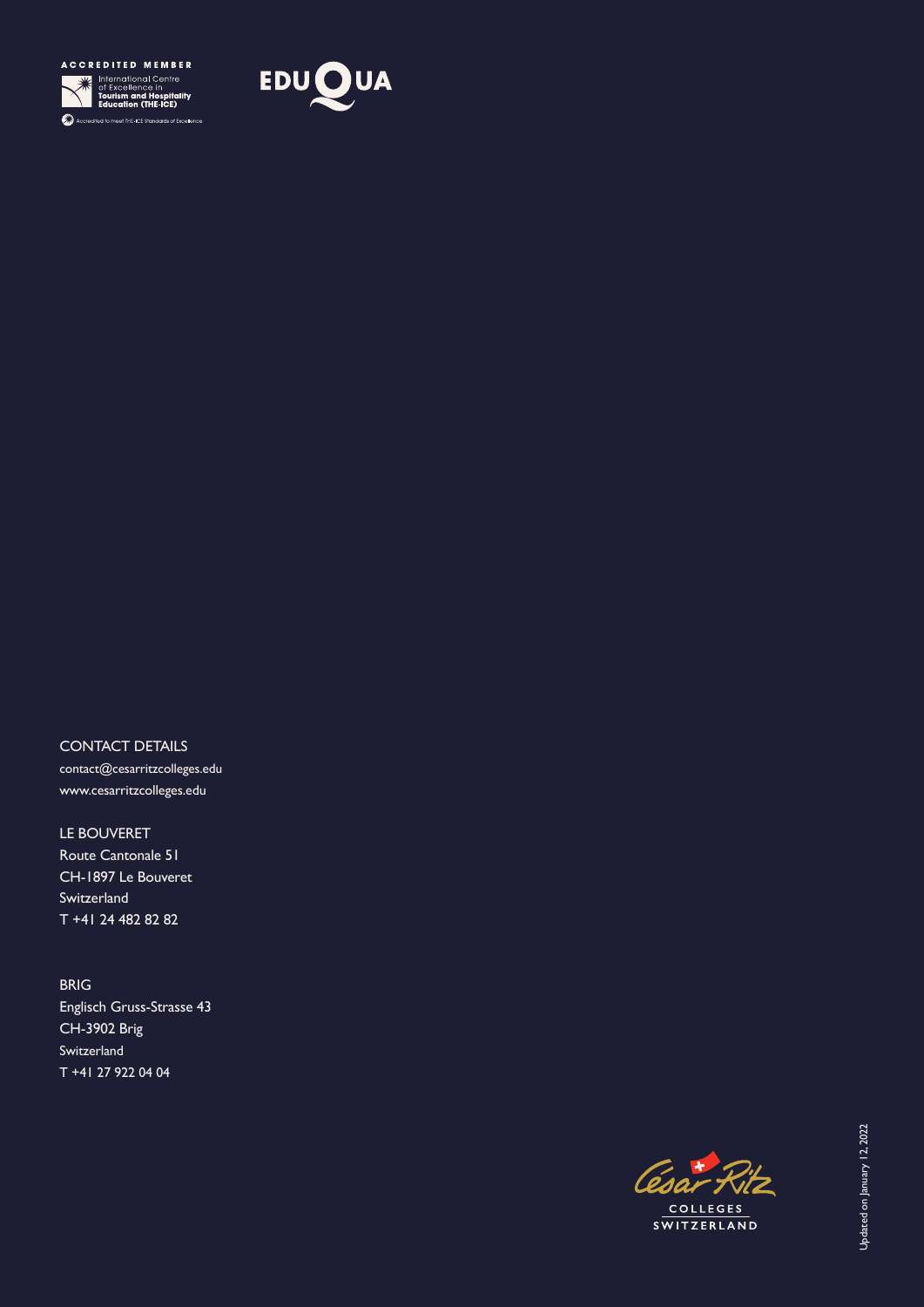

SWITZERLAND

## TUITION and FEES 2022

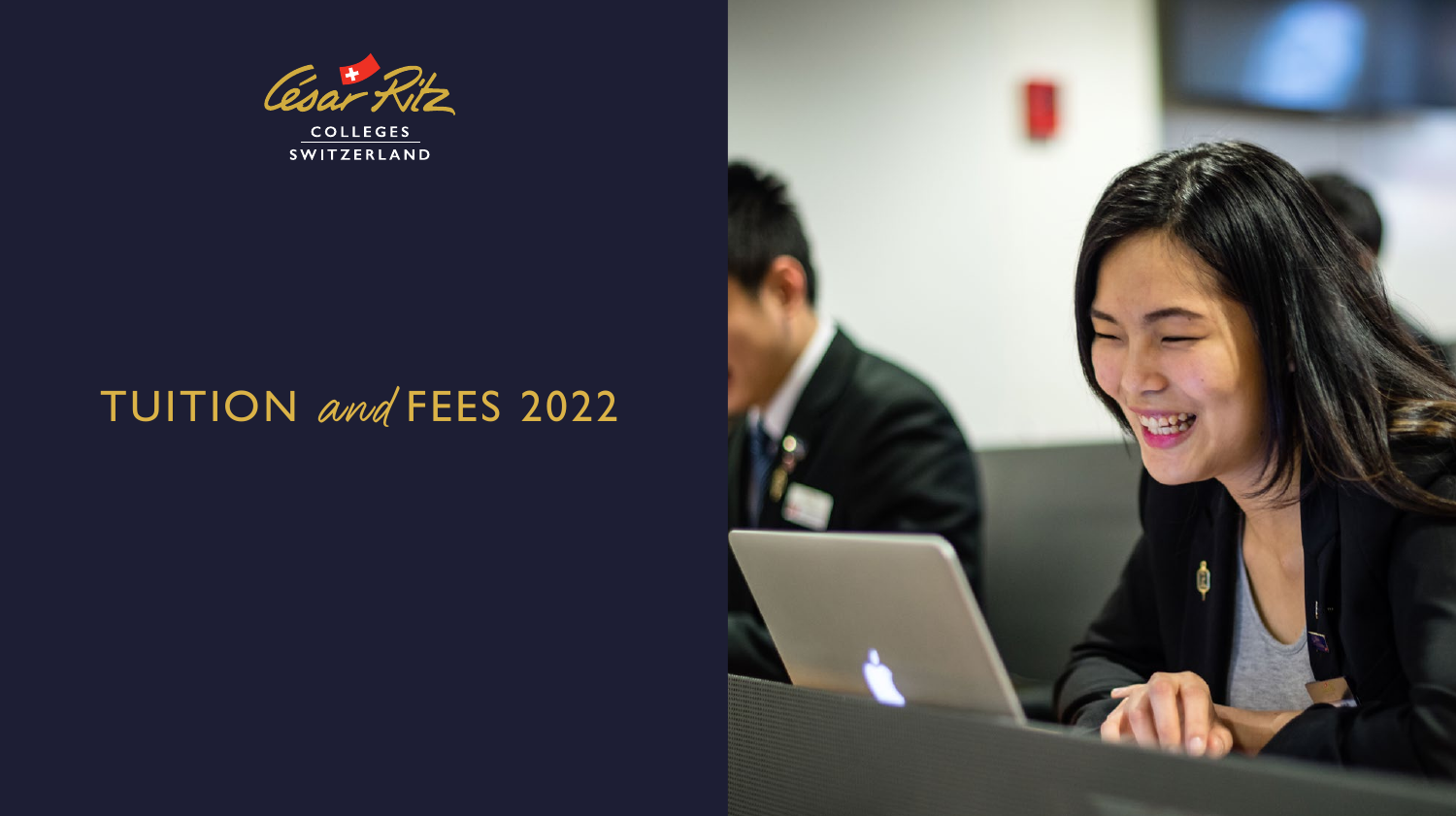## CRCS: BACHELOR PROGRAM

Fees All prices are quoted in Swiss francs (CHF)

YEAR 1 YEAR 2 YEAR 3 TOTAL FEES<br>BREAKDOWN "LL"S" | TERM I | TERM 2 | INTERNSHIP' | TERM 3 | TERM 4 | TERM 5 |INTERNSHIP' | TERM 6 | TERM 7 | TERM 8<br>BREAKDOWN TUITION 13'700 13'300 - 13'300 13'300 13'300 - 13'300 13'300 13'300 106'800 ACCOMMODATION<sup>2</sup> | 3'300 | 3'300 | - | 3'300 | 3'300 | 4'000 | - | 4'000 | 4'000 | 4'000 | 29'200 1'500 | 1'500 | 1'500 | - 1'500 | 1'500 | 1'500 | 1'500 | 1'500 | 12'000 | 12'000 | 12'000 ADDITIONAL CHARGES3 2'400 2'000 - 2'000 2'000 2'000 - 2'000 2'000 2'000 16'400 TOTAL PER TERM 20'900 20'100 - 20'100 20'100 20'800 - 20'800 20'800 20'800 GRAND TOTAL

164'400

A security deposit of CHF 1'500 is required from all applicants. The monthly health insurance premiums during internships (CHF 140 per month) as well as any damage / loss of school property by students will be deducted from the security deposit.

All price breakdowns are valid for students who apply from 15 August 2021 onwards. Any previously published price breakdowns and any previously issued invoices remain valid, conditional on the confirmation fee being paid before 15 August 2021 and total fees being paid six weeks before starting the program.

<sup>1</sup> For example, minimum monthly gross salary during a four-to six-month internship in Switzerland: CHF 2'212.

<sup>2</sup> Please note that accommodation is mandatory for terms 1-5. Accommodation may be fully deducted from fees in terms 6, 7 & 8, but not accumulated with any other discounts / scholarships, except early bird discount. During term breaks, [a](http://bit.ly/24sHqll)ccommodation is available at an additional cost of CHF 360 per week and may be reserved through the front desk team (effective from 20th of June 2021).

3 For more information, **[refer to page](#page-13-0) 5**

César Ritz Colleges Switzerland reserves the right to modify any information contained within this document at any given time, without prior notice. César Ritz Colleges Switzerland also reserves the right to alter dates, f curriculum, or class hours without prior notice.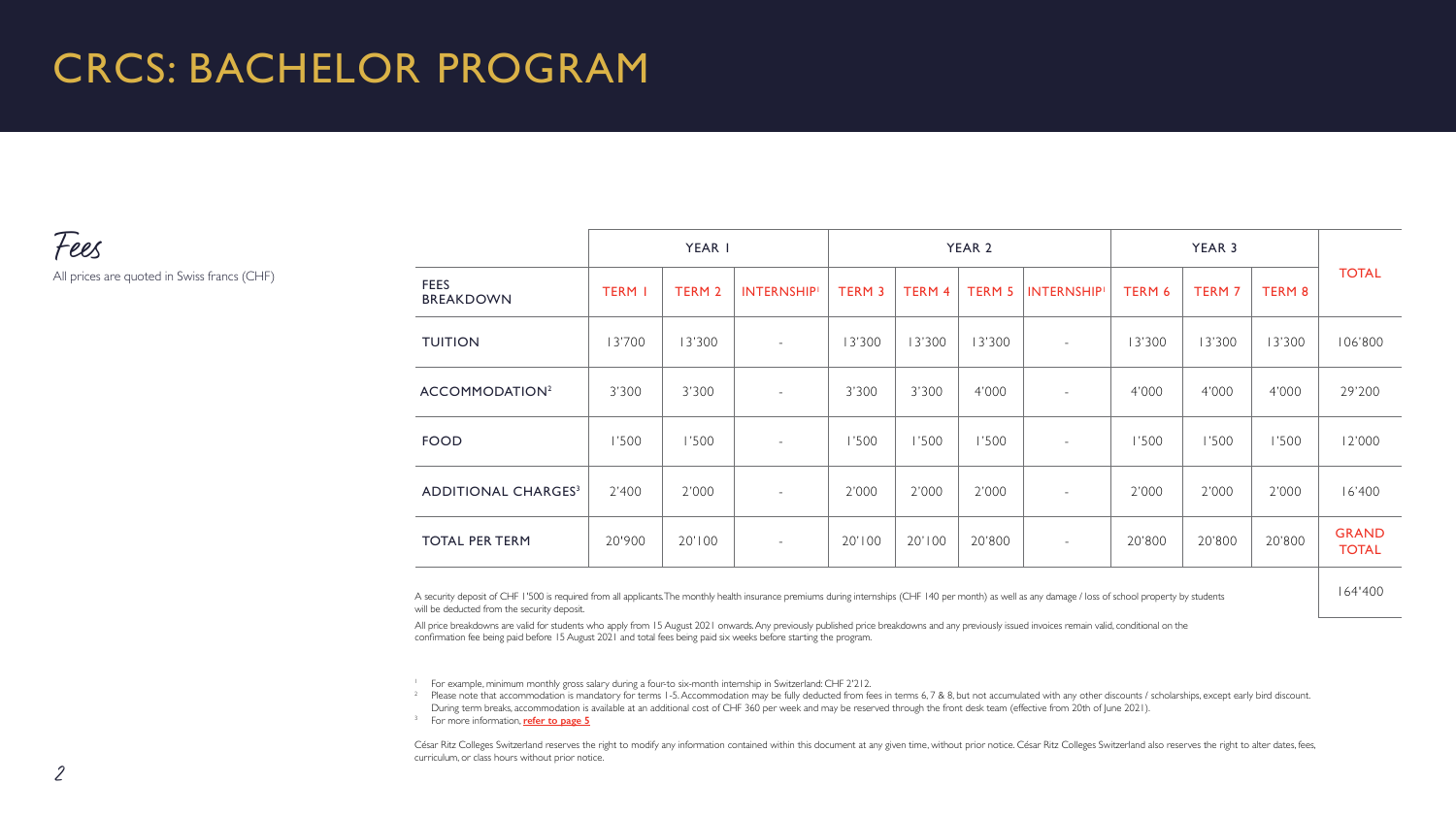## CRCS: MASTER PROGRAM

Fees

All prices are quoted in Swiss francs (CHF)

|                                                                                                                                                                                                                                        | YEAR I        |        |                   |                    |
|----------------------------------------------------------------------------------------------------------------------------------------------------------------------------------------------------------------------------------------|---------------|--------|-------------------|--------------------|
| <b>FEES BREAKDOWN</b>                                                                                                                                                                                                                  | <b>TERM I</b> | TERM 2 | <b>INTERNSHIP</b> | <b>TOTAL</b>       |
| <b>TUITION</b>                                                                                                                                                                                                                         | 13'600        | 13'300 | $\sim$            | 26'900             |
| ACCOMMODATION <sup>2</sup>                                                                                                                                                                                                             | 4'000         | 4'000  | $\sim$            | 8'000              |
| FOOD                                                                                                                                                                                                                                   | 1'500         | 1'500  | $\sim$            | 3'000              |
| ADDITIONAL CHARGES <sup>3</sup>                                                                                                                                                                                                        | 2'400         | 2'400  | $\sim$            | 4'800              |
| <b>TOTAL</b>                                                                                                                                                                                                                           | 21'500        | 21'200 | $\sim$            | <b>GRAND TOTAL</b> |
| $\Lambda$ . In the character of $\sigma$ is a final function of the continuation of the compact of the continue distribution of the continue of the continuation of the continuation of the continuation of the continuation of the co |               |        |                   | 121700             |

A security deposit of CHF I'500 is required from all applicants. The monthly health insurance premiums during internships (CHF 140 per month) as well as any damage / 42'700 loss of school property by students will be deducted from the security deposit.

All price breakdowns are valid for students who apply from 15 August 2021 onwards. Any previously published price breakdowns and any previously issued invoices remain valid, conditional on the confirmation fee being paid before 15 August 2021 and total fees being paid six weeks before starting the program.

<sup>1</sup> For example, minimum monthly gross salary during a four-to six-month internship in Switzerland: CHF 2'212.

<sup>2</sup> Please note that accommodation is mandatory (to request an exception, please contact Swiss Education Group). Decisions to be taken on a case by case basis. During term breaks, ac[commodation i](#page-13-0)s [a](http://bit.ly/24sHqll)vailable at an additional cost of CHF 360 per week and may be reserved through the front desk team (effective from 20th of June 2021). 3 For more information, **refer to page 5**

César Ritz Colleges Switzerland reserves the right to modify any information contained within this document at any given time, without prior notice. César Ritz Colleges Switzerland also reserves the right to alter dates, f curriculum, or class hours without prior notice.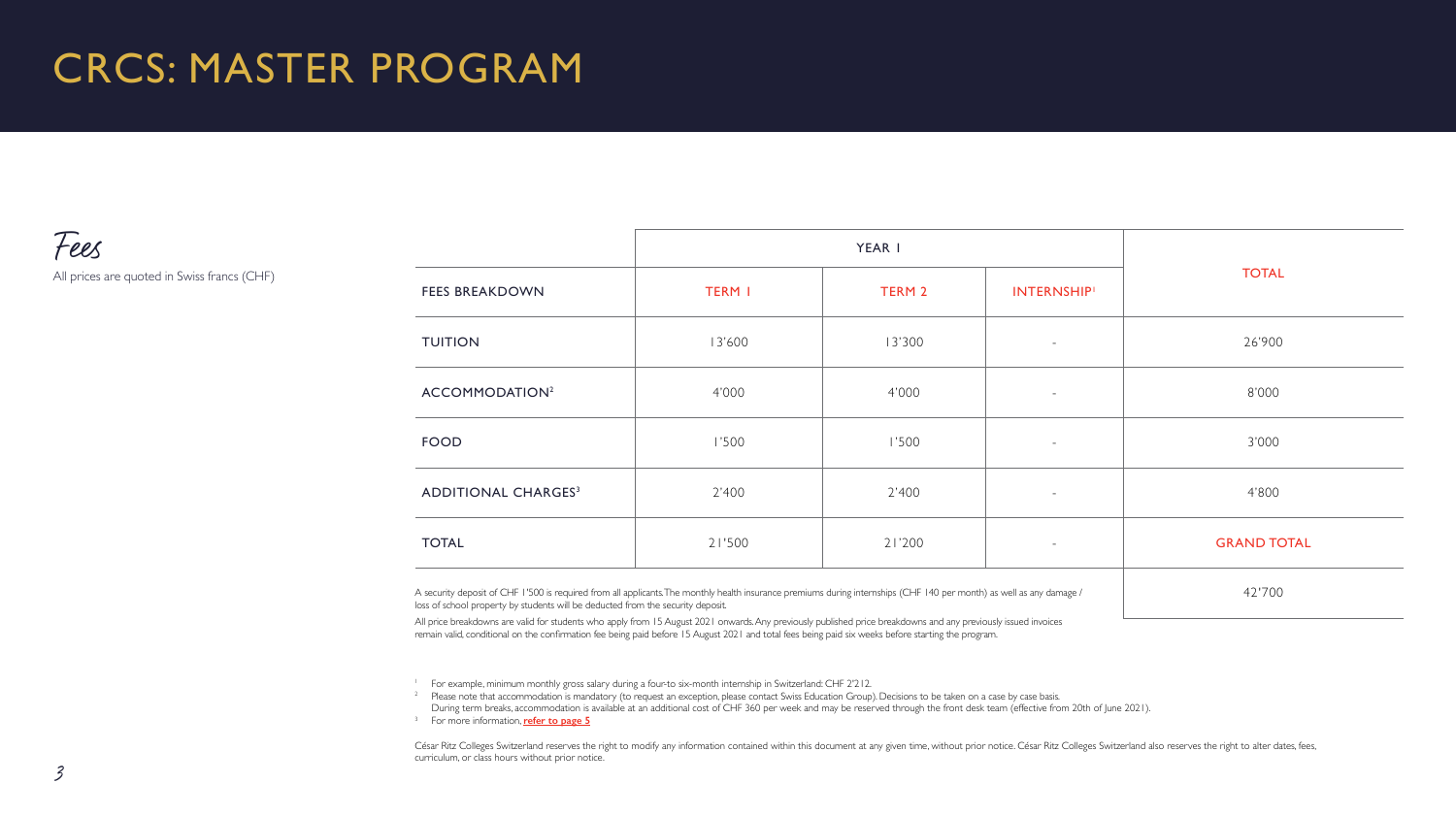Fees: Room Extras

Per term All prices are quoted in Swiss francs (CHF)

|                             | LE BOUVERET CAMPUS          | <b>BRIG CAMPUS</b>          |
|-----------------------------|-----------------------------|-----------------------------|
| DOUBLE STANDARD ROOM        | <b>INCLUDED IN THE FEES</b> | $\overline{\phantom{a}}$    |
| <b>DOUBLE DELUXE ROOM</b>   |                             | $\overline{\phantom{a}}$    |
| DOUBLE SUPERIOR DELUXE ROOM | $\overline{\phantom{a}}$    | $\sim$                      |
| SINGLE STANDARD ROOM        |                             | $\overline{\phantom{a}}$    |
| SINGLE DELUXE ROOM          | 2'500                       | <b>INCLUDED IN THE FEES</b> |
| SINGLE SUPERIOR DELUXE ROOM | 3'100                       | 1'900                       |

Fees: Car Parking

Per term All prices are quoted in Swiss francs (CHF)

|                                             | LE BOUVERET CAMPUS       | <b>BRIG CAMPUS</b> |
|---------------------------------------------|--------------------------|--------------------|
| ON-CAMPUS OUTDOOR<br><b>CAR PARKING</b>     | 200                      | 200                |
| ON-CAMPUS UNDERGROUND<br><b>CAR PARKING</b> | $\overline{\phantom{a}}$ | 350                |

All parking options are subject to availability.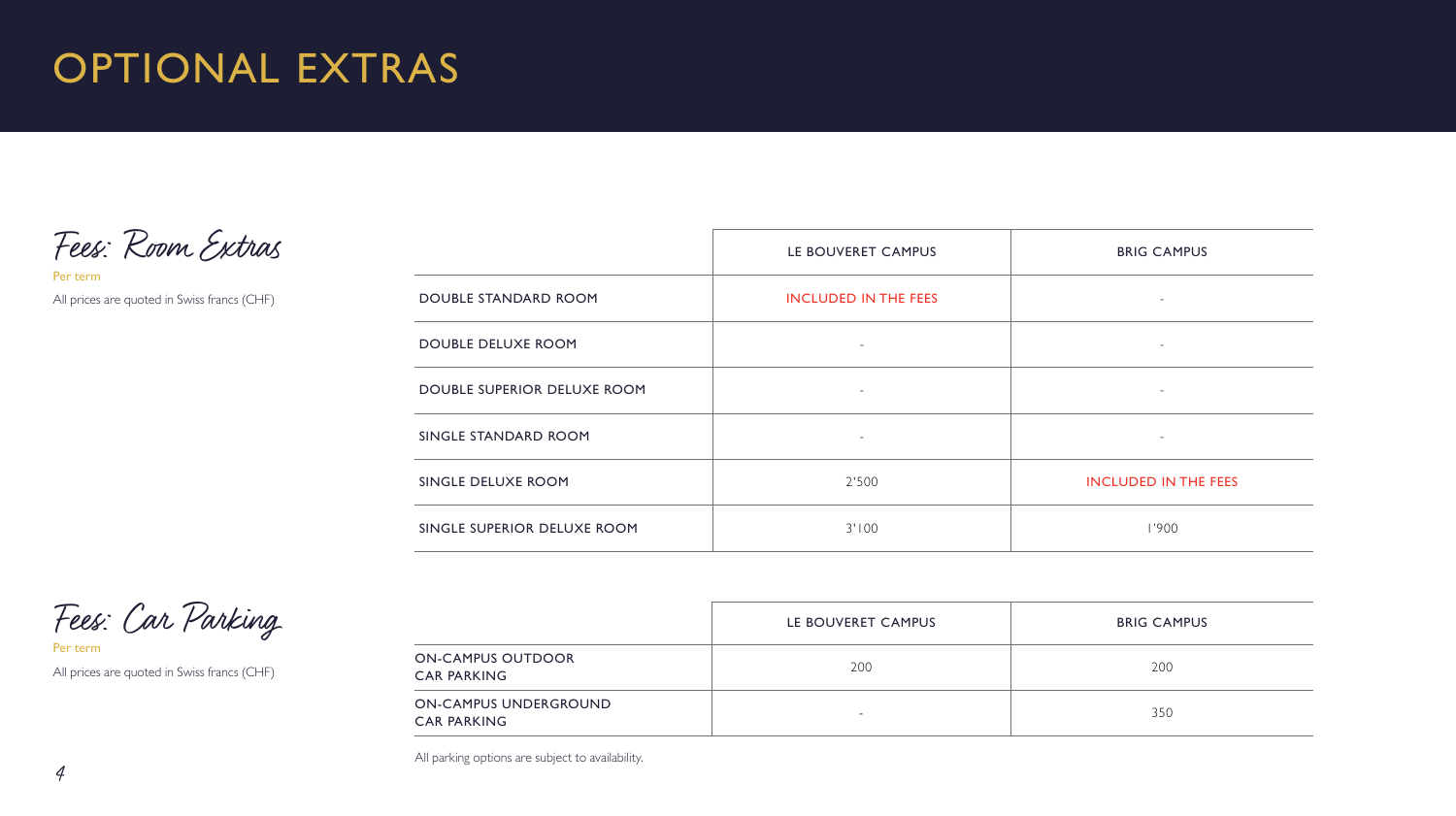## <span id="page-13-0"></span>INCLUDED IN THE FEES INCLUDED IN THE

# ADDITIONAL CHARGES

#### ACCOMMODATION

#### The fees include the following accommodation:

- Le Bouveret Campus double standard room
- Brig Campus single deluxe room
- Alternative options are available and are listed in the table (previous page) on a per campus basis.
- Rooms are cleaned every other week by the housekeeping staff.
- Bed linen and towels are provided.
- All rooms are non-smoking.
- During term breaks accommodation is available at an additional cost of CHF 360 per week and may be reserved through the front desk team (effective from  $20<sup>th</sup>$  of June 2021).

#### FOOD

#### Students are offered the following meal plans:

- Le Bouveret Campus breakfast, lunch, and dinner from Monday to Friday; on weekends, brunch and dinner
- Brig Campus lunch and dinner from Monday to Friday; on weekends, complimentary equipped kitchens are available where students can cook.
- Meals are mandatory for all terms and all programs.

#### ARRIVAL IN SWITZERLAND

- Welcome desk at the airport
- Induction weekend
- Residence permit
- Swiss residency taxes
- Swiss VAT taxes
- School uniform (Le Bouveret only)
- Student card

#### ACADEMICS

- Teaching material
- Access to academic guidance and study support
- Study advisor
- Library access
- Wireless Internet connection
- Graduation and official certificate

#### INSURANCE AND SOCIAL ASSISTANCE

- Health insurance (during academic term)
- Student counselor
- World private civil liability plan

#### INTERNSHIP AND CAREER SERVICES

- Internship placement/assistance
- Internship preparation and report
- Participation in the International Recruitment Forum
- Career guidance

#### LEISURE

- Use of campus recreational facilities
- Sightseeing or professional excursion